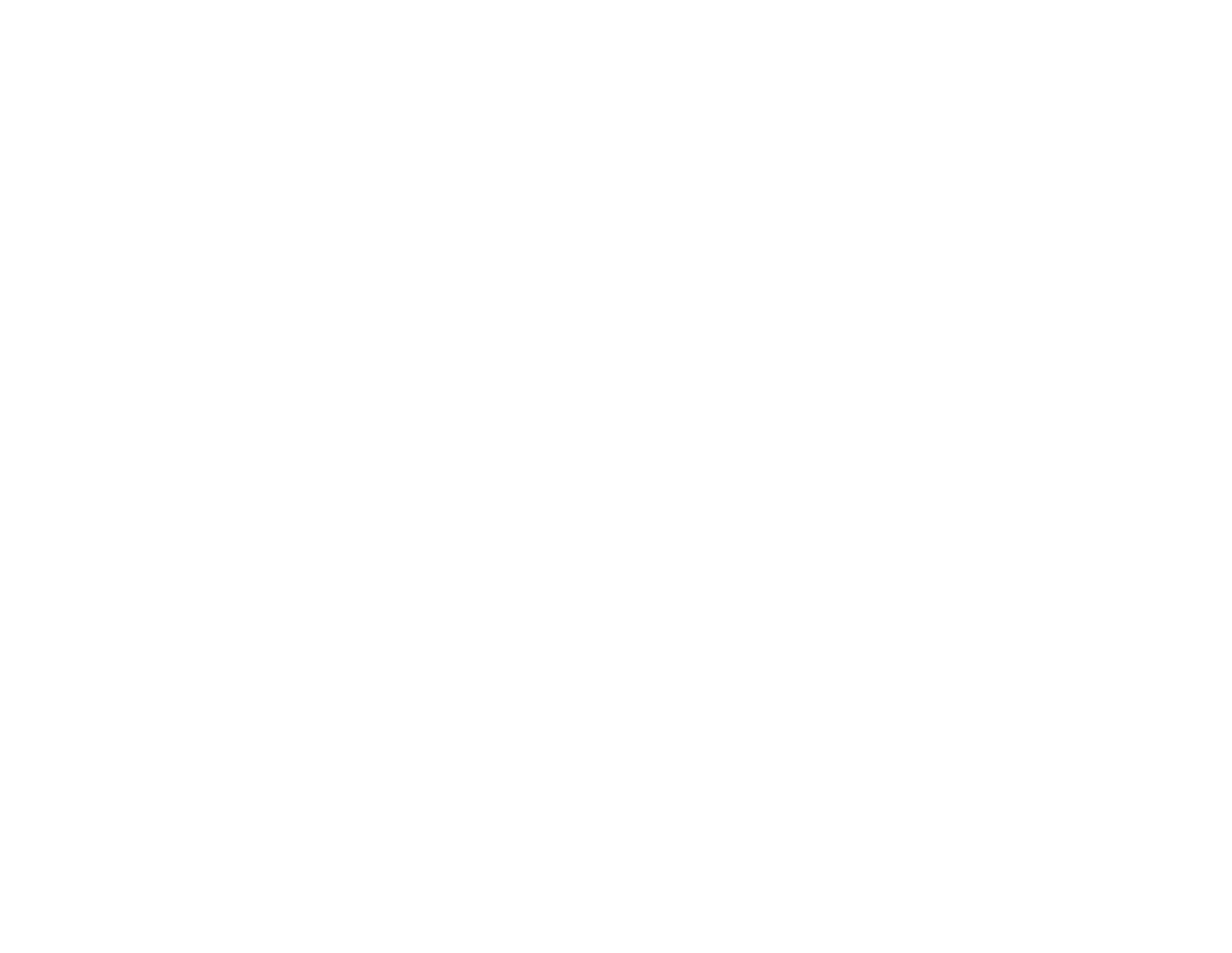- Hagiwara, S. (1969) *Nihon Anakizumu Rōdō Undōshi* (A History of Japan's Anarchist Labour Movement). Tokyo: Gendai Shichō.
- Kokushoku, S. (1977) *Kaneko Fumiko, Pak Yōl Saiban Kiroku* (… Trial Records). Tokyo: Kokushoku Sensensha.
- Mackie, V. (2003) *Feminism in Modern Japan*. Cambridge: Cambridge University Press.
- Maruyama, M. (1974) *Studies in the Intellectual History of Tokugawa Japan*. Tokyo: University of Tokyo Press.
- Matsuda, M. (Ed.) (1963) *Gendai Nihon Shisō Taikei, 16: Anakizumu* (An Outline of Modern Japanese Thought, Vol. 16: Anarchism). Tokyo: Chikuma Shobō.
- Ooms, H. (1985) *Tokugawa Ideology: Early Constructs, 1570– 1680*. Princeton: Princeton University Press.
- Tsuzuki, C. (1971) Anarchism in Japan. In D. E. Apter & J. Joll (Eds.), *Anarchism Today*. London and Basingstoke: Macmillan.

## **Contents**

References And Suggested Readings . . . . . . . . . 9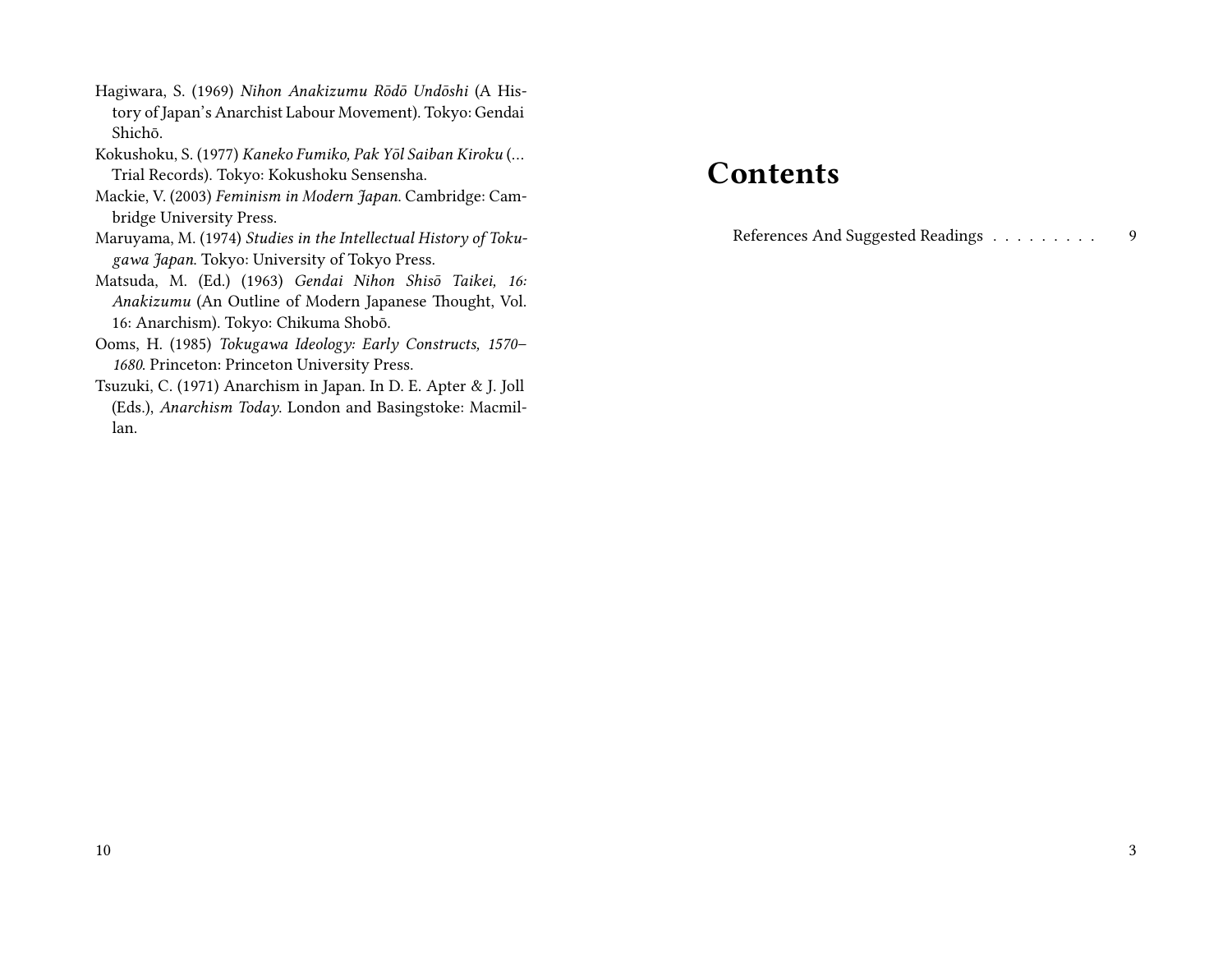ing house in Tokyo, Kokushoku Sensensha (Black Battle Front), are weighty volumes of original trial documents, including the Kaneko–Pak treason trial.

SEE ALSO: Anarchism ; Japan, Community Labor Union Movement ; Japan, Labor Protest, 1945–present ; Japan, Pacifist Movement, 1945–present ; Japan, Post-World War II Protest Movements ; Japan, Resistance to Construction of Narita Airport ; Japanese Communist Party ; Kropotkin, Peter (1842–1921) ; Ōsugi Sakae (1885–1923) ; Zenroren Labor Federation

## **References And Suggested Readings**

- Anonymous (n.d.) Anarchism in Japan. *Anarchy Magazine* (London),  $2^{nd}$  ser., 1 (5): 2–30.
- Bowen Raddeker, H. (1997) *Treacherous Women of Imperial Japan: Patriarchal Fictions, Patricidal Fantasies*. London and New York: Routledge.
- Bowen Raddeker, H. (2001) Anarcho-Feminist Discourse in Prewar Japan: Itō Noe's Autobiographical Social Criticism. *Anarchist Studies* (UK) 9: 97–125.
- Bowen Raddeker, H. (2002) Resistance to Difference: Sexual Equality and its Law-ful and Out-Law (Anarchist) Advocates in Imperial Japan. *Intersections* (e-journal, Murdoch University, Western Australia) 7 (March): 1–11.
- Crump, J. (1983) *The Origins of Socialist Thought in Japan*. New York: St. Martin's Press.
- Crump, J. (1992) Anarchist Opposition to Japanese Militarism, 1926–1937. *Japan Forum* 4 (1): 73–9.
- Crump, J. (1993) *Hatta Shūzō and Pure Anarchism in Interwar Japan*. New York: St. Martin's Press.
- Crump, J. (n.d.) *The Anarchist Movement in Japan*. London: Kate Sharpley Library.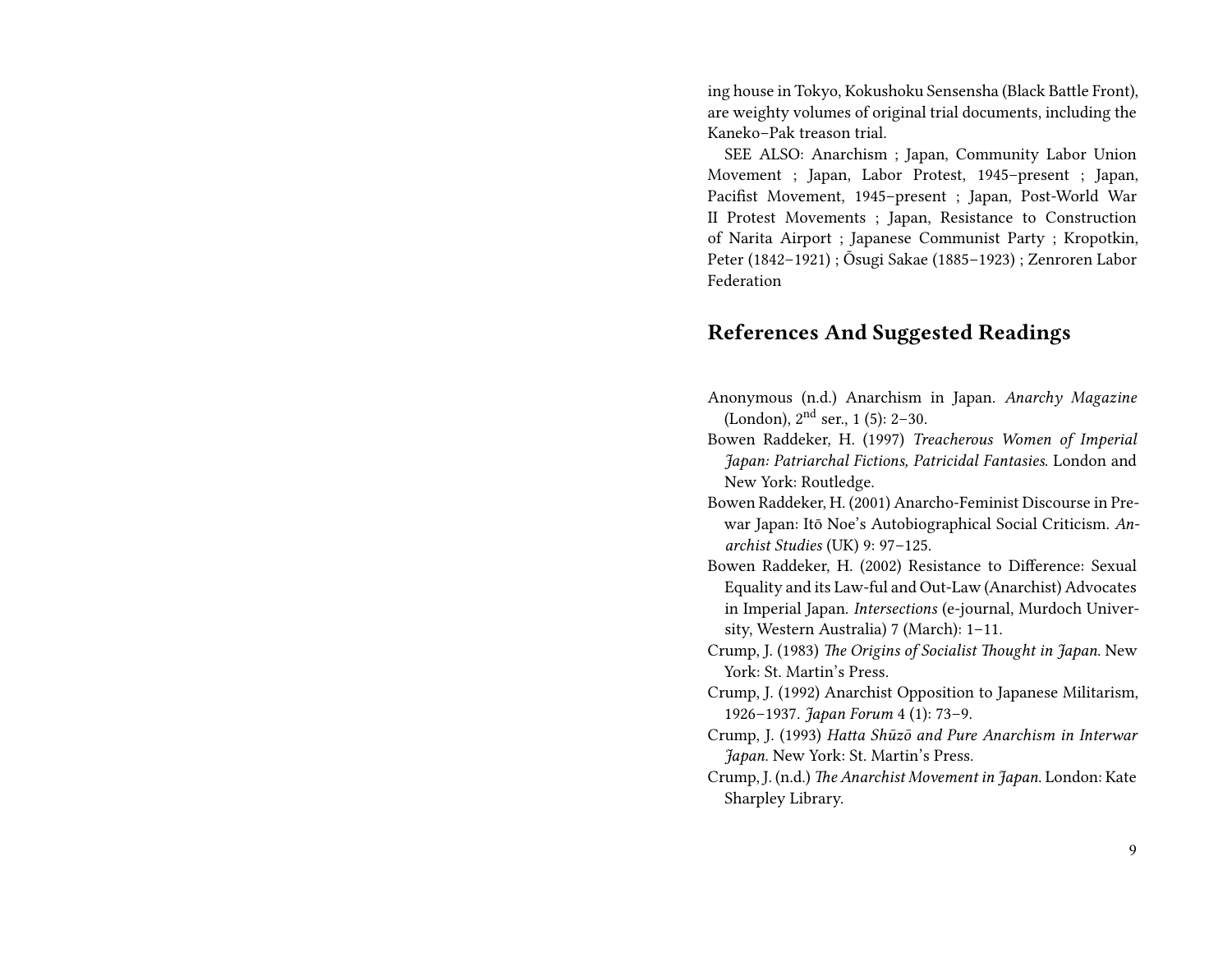and anarchism. Activism became near impossible after the Manchurian Incident of 1931. While the Japanese Communist Party (JCP) was severely weakened by a flood of recantations in 1932, it disbanded in 1935. Anarchists continued to resist the rising militarism for a few more years, while syndicalists and "pure" anarchists reunited and even participated in a short-lived "anti-fascist" front in 1933 with social democrats and Marxists. However, in 1935 at least 700 anarchists were rounded up after a "public order" law against anarchism was promulgated in 1936. The last group to survive, though not beyond 1938, was the anarchosyndicalist Tokyo Printers' Union.

After the Fifteen Years' War (1931–45), in 1946, an anarchist federation was reestablished but was weakened once again by splits and finally disbanded in 1968. Anarchists were represented in various postwar struggles including the production control movement during the Allied Occupation, vehement opposition in 1960 to the US–Japan Security Treaty, the treaty with South Korea five years later, the militant student movement of the 1960s (Zengakuren), the fight of peasants and supporters to halt the construction of a new airport at Narita (1968), and anti-war agitation during both the Korean and Vietnamese wars. However, the new left in Japan was dominated by the socialist and communist parties and affiliated youth groups, and anarchists never regained the strong foothold they had secured in prewar social movements, especially in the industrial and peasant unions.

Some stalwarts, such as prewar anarchist leaders Ishikawa Sanshirō (a Christian anarchist: 1876–1956) and Iwasa Sakutarō, were influential again after the war. Another who survived Japanese militarism and the attendant repression of any dissent was the anarchocommunist ōshima Eizaburō, who was long an inspiration to younger comrades while also providing an invaluable service to researchers of Japanese anarchism after 1970. Amongst the many works reproduced by his publish-

8

Japan has unique traditions of what may be termed "anarchism" rooted in the cultural distinctiveness of the society. Some early twentieth-century anarchists pointed to the horizontal features of village communalism in Japan's Tokugawa era (1600–1867), while others claim Andō Shōeki, an eighteenth-century doctor, as an anarchist forbear. For Andō, all traditional thought in Japan was mere ideology, an excuse to rob the people. Though he was himself a samurai, Andō saw the samurai ruling class as parasites living off the proverbial sweat of peasant labor and felt that all should engage in "direct cultivation," coupled with what we might call mutual aid. He contested the antimony of high and low in traditional thinking that had informed "unnatural" and oppressive social relations, including hierarchical relationships between the sexes.

It was fitting, then, that in 1908 the early socialist paper *Nihon Heimin Shimbun* (Japan Commoners' News) described Andō as a Japanese "anarchist." This followed what historians refer to as the beginning of Japan's anarchist movement – setting up of a "direct action" faction in 1907 after a speech given to the Commoners' Society by Kōtoku Shūsui (1871–1911). The speech was concerned with "The Change in [his] Thought" – to anarchist communism. While visiting comrades in the United States, Kōtoku had written to leading theorist Peter Kropotkin, who willingly gave him permission to translate some of his works into Japanese.

In prewar Japan the anarchist movement went in cycles. It was predominantly anarchocommunist at first, then increasingly syndicalist through the teens to the mid-twenties. Under the leadership of Hatta Shūzō (1886–1934) and Iwasa Sakutarō (1879–1967), there was then a swing back to "pure" anarchism (anarchocommunism) which, unlike syndicalism, was seen to be unadulterated by Marxism. The pure anarchists were suspicious of the leading revolutionary role accorded the industrial proletariat by Marxists and syndicalists and saw the practice of "class struggle" in labor unions as essentially capitalist.